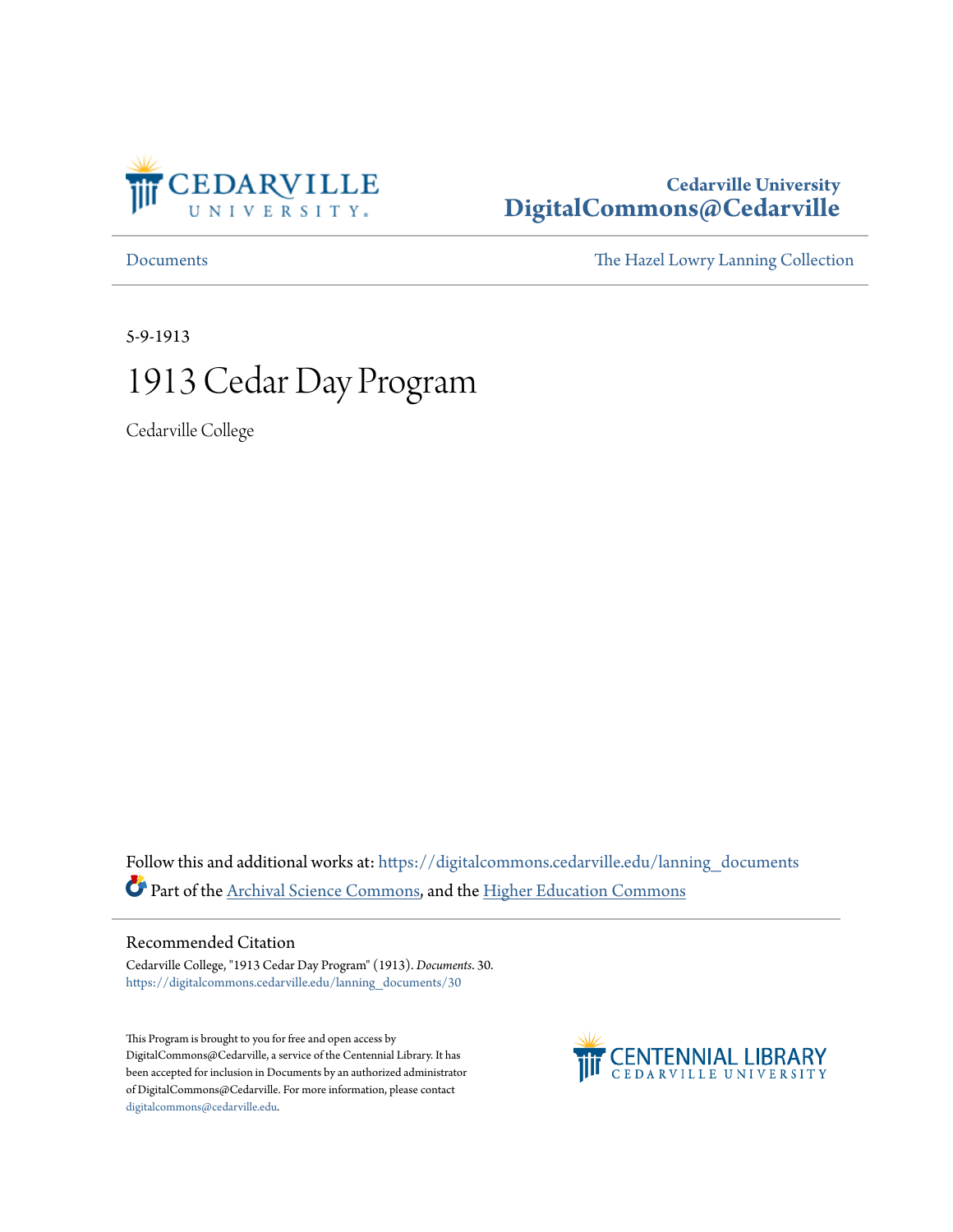### THIRD ANNUAL

..

## CEDAR DAY

Cedarville College

May 9, **1913.** 

--~

### **10** a. **m. Stunts.**

- 1. Freshman Stunt--"Foot Ball as Endorsed by Cedarville College."
- 2. Sophomore Stunt--"Bright Prospects?"
- 3.' Junior Stunt--"Going! Going!! Gone!!!"
- 4. Senior Stunt--"Miranda's Chickens."
- 5. Faculty Stunt---Missionary Pageant--- "Cedarville Conquering the World--A Vision of the Future."

**11 :30 a. m. May Pole Dance.** 

12 m. Picnic Dinner in the Gymnasium.

**1 :30 p. m. Planting the Cedar (Rev. David Mc-**Kinney, D. D., LL., D., President of the College, **presiding.)** 

Prayer by Rev. W. R. McChesney, Ph. D., Dean of the college.

Song by all-"Cedarville's a College." (over) Cedar Oration by Mr. Ralph Clare Hofmeister, '15. Sjng by all--" Cedar Song". (ov:r) High School Songs and Yells. Class and College Yells.

**2:30 p. m. Tug of War:Senior-Sophomore vs. Junior-Freshman Classes:** 

**3 p. m. Ball Game-~Wilmington vs. Cedarville. (Admission 25 cents.:,** 

8 p. m. Beulah Elwood McNemar in "Mrs. **Wiggs of the Cabbage Patch" at the Opera House. [Admission** 25 **cents.]**